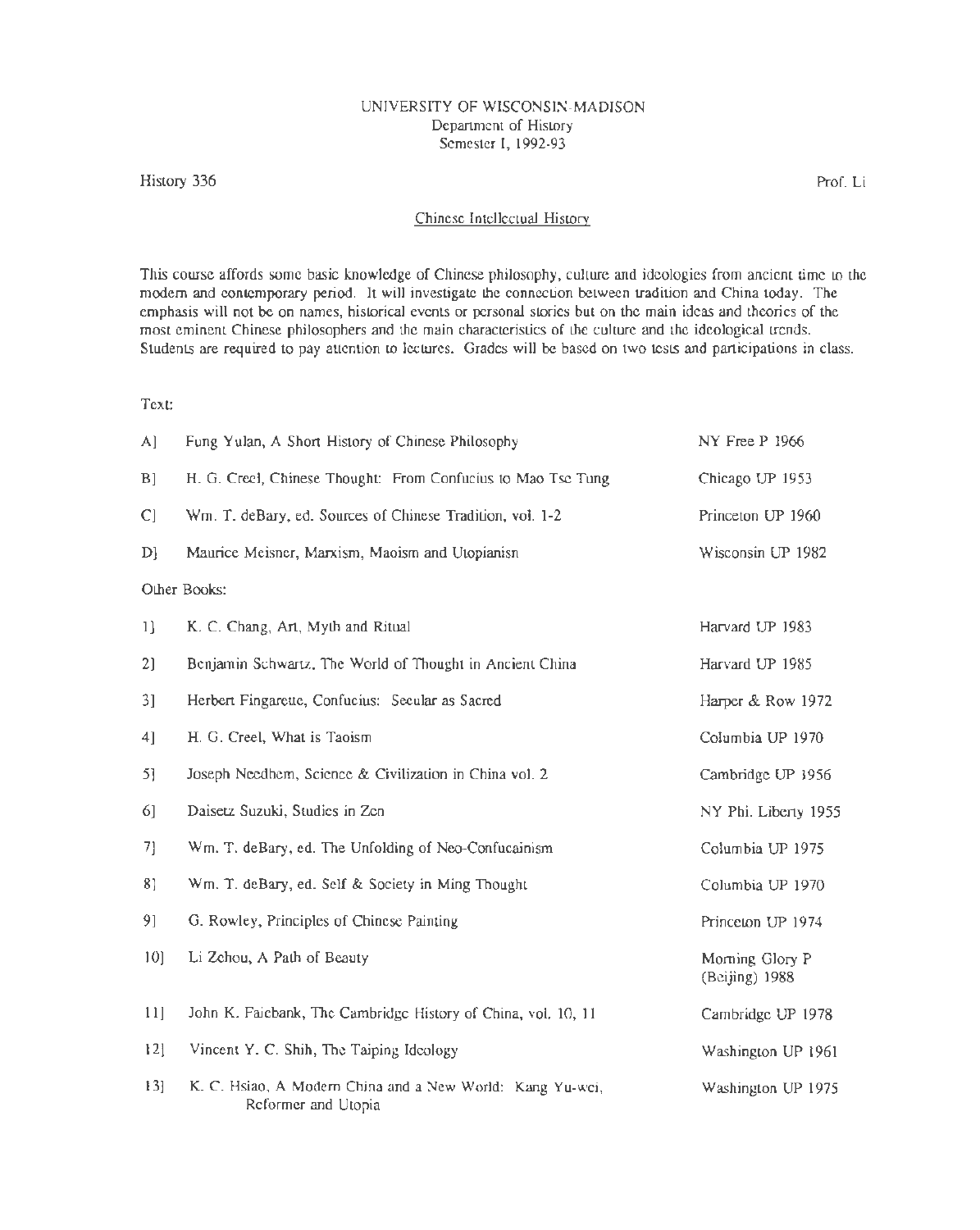| $14$ ] | Bejamin Schwartz, In Search of Wealth and Power: Yen Fu and<br>the West | Harvard UP 1964    |
|--------|-------------------------------------------------------------------------|--------------------|
| $15$ ] | James Pusey, China and Charis Darwin                                    | Harvard UP 1983    |
| 16]    | Lin Yu-sheng, The Crisis of Chinese Consciousness                       | Wisconsin UP 1979  |
| 17]    | Vera Schwarcz, The Chinese Enlightenment                                | California UP 1986 |
| 18]    | Dick Wilson, ed. Mao Tse Tung in the Scales of History                  | Cambridge UP 1977  |
| $19$ ] | Stuart Schram, ed. Chairman Mao talk to People                          | NY Pautheon 1974   |
| 20]    | Han Minzhu, ed. Cries for Democracy                                     | Princeton UP 1990  |
| 21]    | Clifford Geertz, Interplatation of Culture                              | NY Basic Bks 1973  |

ساد مست السوود المعاون المعارفة العاملية العاملية

# Schedule:

| Sep  | 3[Th]     | Introduction                                                   |  |
|------|-----------|----------------------------------------------------------------|--|
|      |           | Read: Fung, Ch. 1; Creel, 1                                    |  |
|      |           | Suggesting Read: 21) 1-2                                       |  |
|      | 8[T]      | The Beginning: A Culture of Fish and Dragon                    |  |
|      |           | Read: Fung, Ch. 1                                              |  |
|      |           | Suggesting Read: 1) 4; 2) 1                                    |  |
|      | 10[Th]    | Chou Li--From Ritual to Principle                              |  |
|      |           | Read: Fung, Ch. 2; Creel, 2                                    |  |
|      |           | deBary, vol. 1, pp. 1-14                                       |  |
|      |           | Suggesting Read: 1) 7; 2) 2                                    |  |
|      | 15[T]     | Confucius                                                      |  |
|      |           | Fung, Ch. 3, 4; Creel, 3;<br>Read:                             |  |
|      |           | deBary, vol. 1, pp. 15-33                                      |  |
|      |           | Suggesting Read: 2) 7                                          |  |
|      | $17$ [Th] | Two Directions: Mencius and Hsin-tzu                           |  |
|      |           | Fung, Ch. 7, 13; Creel, 5, 7;<br>Read:                         |  |
|      |           | deBary, vol. 1, pp. 86-113                                     |  |
|      |           | Suggesting Read: 2) 7                                          |  |
|      | 22[T]     | Lao-tzu and Han Fei                                            |  |
|      |           | Read: Fung, Ch. 9, 14; Creel, 8;                               |  |
|      |           | deBary, vol. 1, pp. 48-62, 122-136                             |  |
|      |           | Suggesting Read: 4) 3-6                                        |  |
|      | $24$ [Th] | The System of Confucian Cosmology                              |  |
|      |           | Read: Fung, Ch. 12, 17; Creel, 9;                              |  |
|      |           | deBary, vol. 1, pp. 191-204                                    |  |
|      |           | Suggesting Read: 2) 9                                          |  |
|      |           | continued                                                      |  |
| Oct. | 29[T]     | Mo-tzu and the litter tradition                                |  |
|      | 1[Th]     | Fung, Ch. 5; Creel, 4;<br>Read:                                |  |
|      |           | deBary, vol. 1, pp. 34-47, 256-265                             |  |
|      |           | Suggesting Read: 2) 4; 5) 14 {A}, 10i.j.k.                     |  |
|      |           | Taoist Chuang-tzu and Zen Buddhism                             |  |
|      | 6[T]      | Read: Fung, ch. 10, 22; Creel, 6;                              |  |
|      |           | deBary, vol. 1, pp. 62-77, 346-368                             |  |
|      |           |                                                                |  |
|      |           | Suggesting Read: 4) 1-3; 6) 4, 8<br>Sung-Ming Neo-Confucianism |  |
|      | $8$ [Th]  |                                                                |  |
|      |           | Read: Fung, Ch. 25-26; Creel, 10;                              |  |